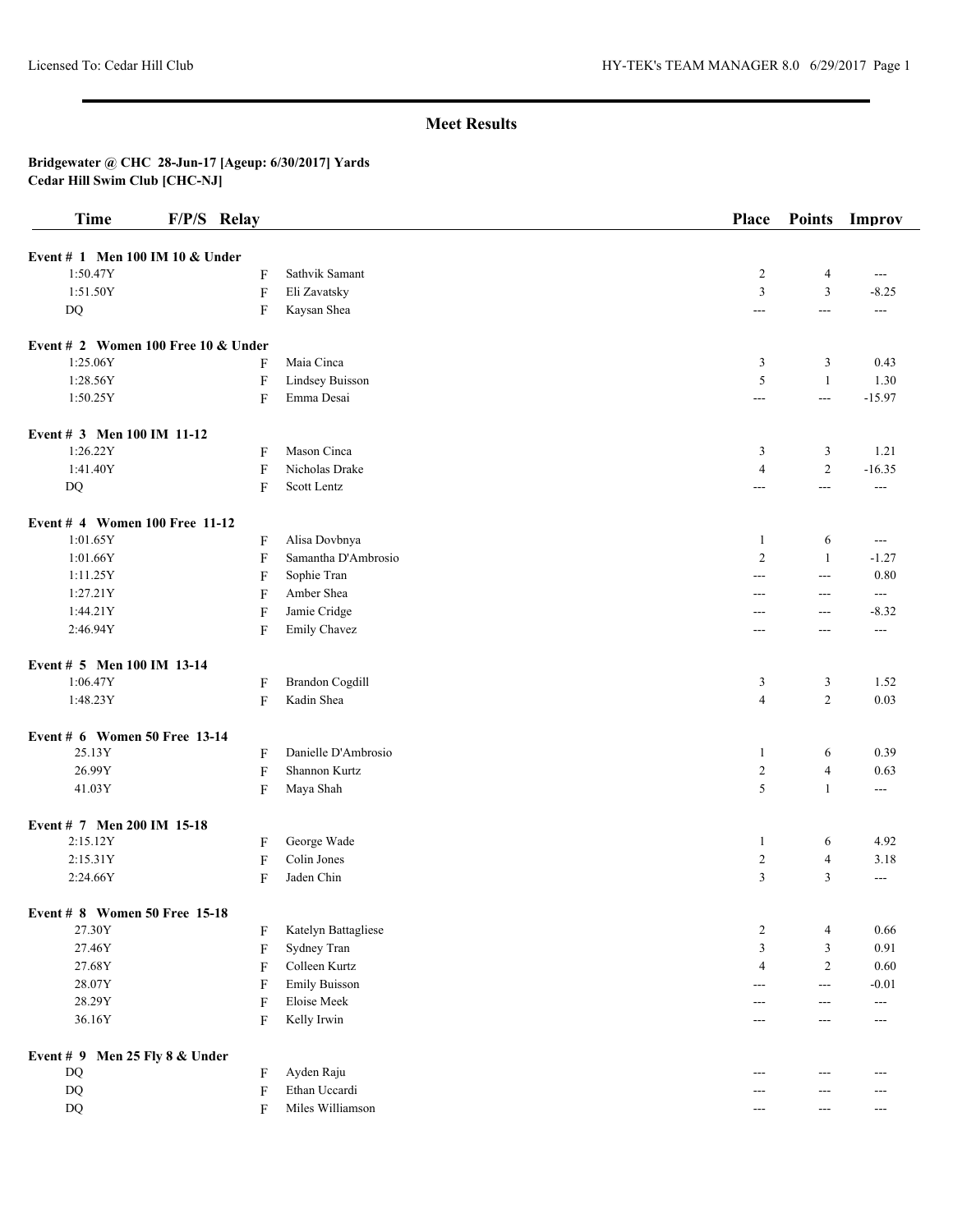| <b>Time</b>                         | F/P/S Relay               |                        | Place                    | <b>Points</b>     | Improv                   |
|-------------------------------------|---------------------------|------------------------|--------------------------|-------------------|--------------------------|
| Event #10 Women 25 Breast 8 & Under |                           |                        |                          |                   |                          |
| 22.66Y                              | F                         | Samantha Zachert       | -1                       | 6                 | $-1.68$                  |
| 28.32Y                              | $\boldsymbol{\mathrm{F}}$ | Anna Cirone            | $---$                    | $\qquad \qquad -$ | $---$                    |
| 29.00Y                              | F                         | Macy Uccardi           | $\overline{\phantom{a}}$ | $\overline{a}$    | $---$                    |
| 32.05Y                              | F                         | Maya Pabuwal           | 5                        | 1                 | 1.23                     |
| DQ                                  | F                         | Tara Cirone            | $\overline{a}$           | $\overline{a}$    | ---                      |
| DQ                                  | F                         | Montunrayo Odukoya     | ---                      | $\overline{a}$    | $---$                    |
| Event #11 Men 50 Fly 9-10           |                           |                        |                          |                   |                          |
| 52.34Y                              | F                         | Sathvik Samant         | -1                       | 6                 | 2.72                     |
| DQ                                  | $\boldsymbol{\mathrm{F}}$ | <b>Steven Lentz</b>    | $\overline{a}$           | $\overline{a}$    | $---$                    |
| DQ                                  | $\boldsymbol{\mathrm{F}}$ | Kaysan Shea            | ---                      | $---$             | ---                      |
| Event #12 Women 50 Breast 9-10      |                           |                        |                          |                   |                          |
| 48.31Y                              | F                         | Lindsey Buisson        | 1                        | 6                 | $-0.84$                  |
| 1:01.94Y                            | F                         | Emma Desai             | 5                        | $\mathbf{1}$      | $-13.93$                 |
| 1:06.31Y                            | F                         | Helena Centolanza      | ---                      | $\overline{a}$    | $-9.78$                  |
| 1:09.19Y                            | F                         | Emily Cogdill          | ---                      | $\frac{1}{2}$     | 0.82                     |
| Event #13 Men 50 Fly 11-12          |                           |                        |                          |                   |                          |
| 37.69Y                              | F                         | Mason Cinca            | $\overline{c}$           | 4                 | $-1.09$                  |
| 45.03Y                              | F                         | Jordan Scott           | 5                        | -1                | $-2.69$                  |
| 51.28Y                              | F                         | Nicholas Drake         | $\overline{a}$           | $\overline{a}$    | 2.52                     |
| Event #14 Women 50 Breast 11-12     |                           |                        |                          |                   |                          |
| 42.03Y                              | F                         | Sophie Tran            | 1                        | 6                 | 0.26                     |
| 48.22Y                              | $\boldsymbol{\mathrm{F}}$ | Sarah Odukoya          | 5                        | $\mathbf{1}$      | 0.97                     |
| 50.00Y                              | F                         | Amber Shea             | ---                      | $\sim$ $\sim$     | 1.57                     |
| Event #15 Men 100 Fly 13-14         |                           |                        |                          |                   |                          |
| 1:07.85Y                            | F                         | Ryan VanDeVeen         | $\mathbf{1}$             | 6                 | 1.53                     |
| 1:23.61Y                            | $\boldsymbol{\mathrm{F}}$ | <b>Brandon Cogdill</b> | $\mathfrak{Z}$           | 3                 | 5.83                     |
| Event #16 Women 100 Breast 13-14    |                           |                        |                          |                   |                          |
| 1:15.03Y                            | F                         | Danielle D'Ambrosio    | $\mathbf{1}$             | 6                 | 1.38                     |
| 1:24.47Y                            | F                         | Alison Buisson         | 4                        | $\overline{c}$    | 4.23                     |
| 1:45.32Y                            | F                         | Kelly Irwin            | 5                        | $\mathbf{1}$      | $\overline{a}$           |
| Event #17 Men 100 Fly 15-18         |                           |                        |                          |                   |                          |
| 1:00.52Y                            | F                         | Christopher Gillooly   | 1                        | 6                 | 1.37                     |
| 1:01.41Y                            | $\boldsymbol{\mathrm{F}}$ | Colin Jones            | $\sqrt{2}$               | $\overline{4}$    | 2.50                     |
| 1:05.90Y                            | $\boldsymbol{\mathrm{F}}$ | Jaden Chin             | $\mathfrak{Z}$           | $\mathfrak{Z}$    | ---                      |
| Event #18 Women 100 Breast 15-18    |                           |                        |                          |                   |                          |
| 1:15.72Y                            | F                         | Sydney Tran            | 1                        | 6                 | 5.54                     |
| 1:19.50Y                            | F                         | Lauren Tran            | $\boldsymbol{2}$         | $\overline{4}$    | 1.61                     |
| 1:21.31Y                            | F                         | Darby VanDeVeen        | $\mathfrak{Z}$           | 3                 | $-1.19$                  |
| 1:24.22Y                            | F                         | Sydney Wade            | ---                      | $\frac{1}{2}$     | $\qquad \qquad - -$      |
| 1:29.97Y                            | F                         | <b>Emily Buisson</b>   | $---$                    | $---$             | 7.12                     |
| $\rm DQ$                            | F                         | Eloise Meek            | $\cdots$                 | $- - -$           | $\overline{\phantom{a}}$ |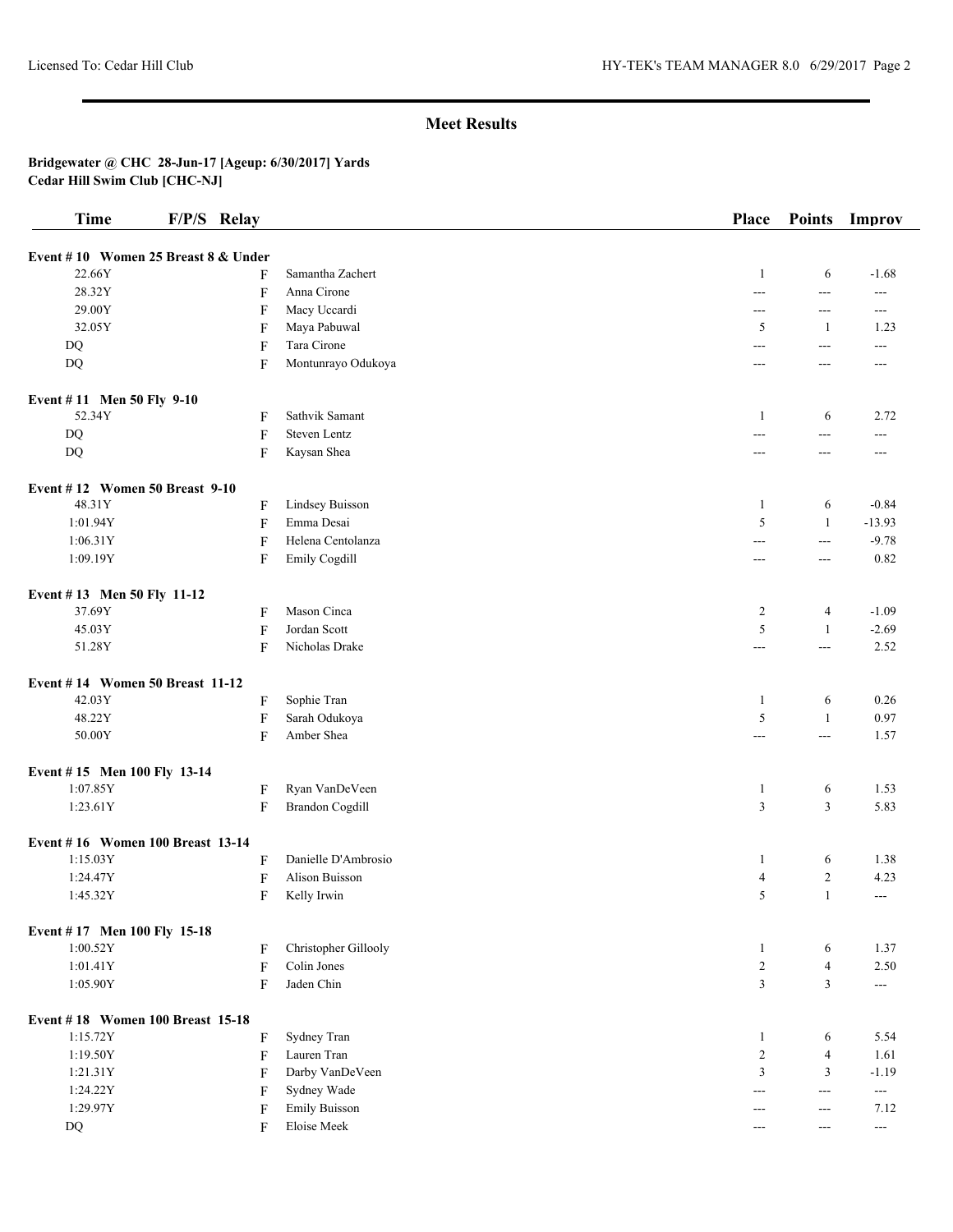| <b>Time</b>                         | F/P/S Relay               |                       | Place          | <b>Points</b>         | Improv            |
|-------------------------------------|---------------------------|-----------------------|----------------|-----------------------|-------------------|
| Event #19 Men 25 Free 8 & Under     |                           |                       |                |                       |                   |
| 21.53Y                              | F                         | Miles Williamson      | $\mathfrak{Z}$ | 3                     | $---$             |
| 27.90Y                              | $\boldsymbol{\mathrm{F}}$ | Ayden Raju            | 5              | $\mathbf{1}$          | ---               |
| 29.35Y                              | F                         | Conor Albert          | $---$          | $\sim$ $\sim$         | $-2.10$           |
| 33.64Y                              | F                         | Gabe Meta             | $---$          | $---$                 | 0.23              |
| 34.57Y                              | F                         | Joseph Cridge         | ---            | $---$                 | $-1.20$           |
| 41.15Y                              | F                         | Ethan Uccardi         | ---            | ---                   | $-16.57$          |
| 42.47Y                              | F                         | Luca Meta             | $---$          | $---$                 | $---$             |
| 45.96Y                              | F                         | <b>Austin Outcalt</b> | ---            | $---$                 | ---               |
| 53.50Y                              | F                         | Nicholas D'Ambrosio   | ---            | $---$                 | 1.21              |
| 1:03.33Y                            | F                         | Joe Cirone            | $---$          | $---$                 | $---$             |
|                                     |                           |                       |                |                       |                   |
| Event #20 Women 25 Back $8 &$ Under |                           |                       |                |                       |                   |
| 23.75Y                              | F                         | Samantha Zachert      | $\overline{c}$ | $\overline{4}$        | 0.38              |
| 33.75Y                              | F                         | Anna Cirone           | 5              | $\mathbf{1}$          | 4.46              |
| 34.43Y                              | F                         | Macy Uccardi          | $---$          | $\overline{a}$        | $-3.88$           |
| 34.66Y                              | F                         | Montunrayo Odukoya    | ---            | $---$                 | 0.92              |
| 40.31Y                              | F                         | Tara Cirone           | $---$          | $---$                 | $-5.16$           |
| 49.00Y                              | F                         | Brynn Van Beveren     | $---$          | $---$                 | $-17.98$          |
| DQ                                  | F                         | Anaya Raju            | ---            | ---                   | $---$             |
| DQ                                  | F                         | Reese Van Beveren     | ---            | ---                   | ---               |
| Event #21 Men 50 Free 9-10          |                           |                       |                |                       |                   |
| 37.81Y                              | F                         | Steven Lentz          | 3              | 3                     | $-0.56$           |
| 42.40Y                              | F                         | Eli Zavatsky          | $\overline{4}$ | $\overline{2}$        | $---$             |
| 58.72Y                              | F                         | <b>Brandon Thomas</b> | $ -$           | $ -$                  | $\qquad \qquad -$ |
| 1:02.64Y                            | F                         | Aj Van Beveren        | 5              | $\mathbf{1}$          | $-1.17$           |
| 1:32.60Y                            | F                         | James Chavez          | ---            | $--$                  | 0.76              |
| Event #22 Women 50 Back 9-10        |                           |                       |                |                       |                   |
| 43.71Y                              | F                         | Maia Cinca            | $\overline{c}$ | 4                     | 1.29              |
| 57.12Y                              | F                         | Helena Centolanza     | 5              | 1                     | 1.84              |
| 1:13.65Y                            | F                         | Emily Cogdill         | ---            | $--$                  | 2.22              |
|                                     |                           |                       |                |                       |                   |
| Event #23 Men 50 Free 11-12         |                           |                       |                |                       |                   |
| 34.40Y                              | F                         | Scott Lentz           | 4              | 2                     | $-1.38$           |
| 38.67Y                              | F                         | Jordan Scott          | 5              | $\mathbf{1}$          | $\sim$ $\sim$     |
| 55.85Y                              | F                         | Patrick Irwin         | ---            | $\scriptstyle \cdots$ | 0.22              |
| 1:22.20Y                            | F                         | Arun Pabuwal          | $---$          | $---$                 | $-1.65$           |
| Event #24 Women 50 Back 11-12       |                           |                       |                |                       |                   |
| 32.59Y                              | F                         | Samantha D'Ambrosio   | -1             | 6                     | $-0.56$           |
| 44.09Y                              | $\boldsymbol{\mathrm{F}}$ | Raina Desai           | 5              | $\mathbf{1}$          | $-1.53$           |
| 56.07Y                              | F                         | Jamie Cridge          | ---            | $---$                 | $-1.56$           |
| 56.59Y                              | F                         | Sarah Odukoya         | $---$          | $\overline{a}$        | 0.24              |
| 1:06.41Y                            | F                         | Emily Chavez          | $---$          | $--$                  | 6.08              |
| $\rm DQ$                            | F                         | Alisa Dovbnya         | $---$          | $---$                 | ---               |
| Event #25 Men 100 Free 13-14        |                           |                       |                |                       |                   |
| 55.15Y                              | F                         | Ryan VanDeVeen        | 2              | 4                     | 0.51              |
| 1:43.92Y                            | F                         | Kadin Shea            | $\overline{4}$ | $\overline{c}$        | $-1.53$           |
|                                     |                           |                       |                |                       |                   |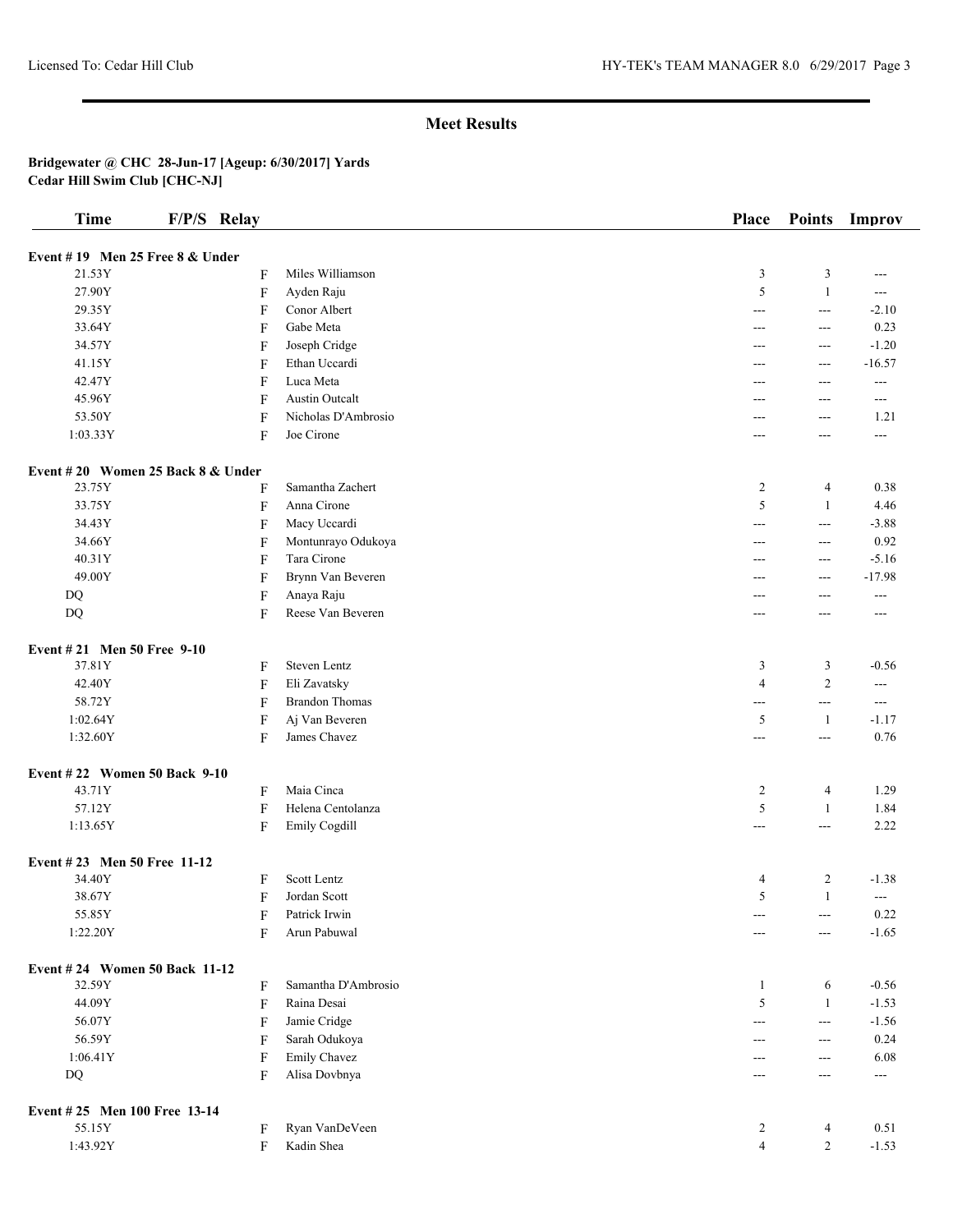| <b>Time</b>                             | F/P/S Relay    |                        |                      | <b>Place</b>              | <b>Points</b>  | Improv   |
|-----------------------------------------|----------------|------------------------|----------------------|---------------------------|----------------|----------|
| Event #26 Women 100 Back 13-14          |                |                        |                      |                           |                |          |
| 1:05.72Y                                | F              | Shannon Kurtz          |                      | 1                         | 6              | 0.88     |
| 1:18.52Y                                | F              | <b>Alison Buisson</b>  |                      | $\overline{4}$            | 2              | 3.76     |
| 1:56.31Y                                | F              | Maya Shah              |                      | 5                         | 1              | 1.32     |
|                                         |                |                        |                      |                           |                |          |
| Event #27 Men 100 Free 15-18            |                |                        |                      |                           |                |          |
| 53.63Y                                  | F              | Christopher Gillooly   |                      | 1                         | 6              | 1.60     |
| 55.33Y                                  | F              | George Wade            |                      | $\overline{c}$            | $\overline{4}$ | 1.19     |
| 1:04.12Y                                | F              | Harrison Meek          |                      | 5                         | 1              | 2.04     |
| <b>Event #28 Women 100 Back 15-18</b>   |                |                        |                      |                           |                |          |
| 1:05.34Y                                | F              | Katelyn Battagliese    |                      | -1                        | 6              | 3.99     |
| 1:06.56Y                                | F              | Colleen Kurtz          |                      | 2                         | 4              | 1.00     |
| 1:08.53Y                                | F              | Darby VanDeVeen        |                      | 3                         | 3              | 6.42     |
| 1:11.56Y                                | F              | Lauren Tran            |                      | ---                       | $\cdots$       | $-10.60$ |
| 1:24.64Y                                | F              | Sydney Wade            |                      | ---                       | ---            | 7.58     |
|                                         |                |                        |                      |                           |                |          |
| Event #29 Men 100 Medley Relay8 & Under |                |                        |                      |                           |                |          |
| F<br>DQ.                                | A Relay        | Cedar Hill Swim Club   |                      |                           | ---            |          |
| Ayden Raju (8)                          |                | Conor Albert (7)       | Miles Williamson (8) | Gabe Meta (8)             |                |          |
| Event #30 Women 100 Free Relay8 & Under |                |                        |                      |                           |                |          |
| 1:48.53Y F                              | A Relay        | Cedar Hill Swim Club   |                      | 2                         | 4              |          |
| Macy Uccardi (8)                        |                | Montunrayo Odukoya (8) | Anna Cirone (8)      | Samantha Zachert (8)      |                |          |
| 2:58.75Y F                              | <b>B</b> Relay | Cedar Hill Swim Club   |                      | 3                         | 2              |          |
| Tara Cirone (7)                         |                | Reese Van Beveren (6)  | Maya Pabuwal (8)     | Anaya Raju (7)            |                |          |
| Event $#31$ Men 200 Medley Relay 9-12   |                |                        |                      |                           |                |          |
| 4:01.06Y F                              | <b>B</b> Relay | Cedar Hill Swim Club   |                      | $\overline{2}$            | 4              |          |
| Brandon Thomas (9)                      |                | Eli Zavatsky (9)       | Jordan Scott (11)    | Patrick Irwin (11)        |                |          |
| 4:37.90Y F                              | C Relay        | Cedar Hill Swim Club   |                      | ---                       | ---            |          |
| Arun Pabuwal (11)                       |                | James Chavez (9)       | Aj Van Beveren (10)  | Gabriel Shearer (9)       |                |          |
| DQ F                                    | A Relay        | Cedar Hill Swim Club   |                      |                           | ---            |          |
| Mason Cinca (12)                        |                | Sathvik Samant (9)     | Steven Lentz (10)    | Scott Lentz (12)          |                |          |
| Event $#32$ Women 200 Free Relay 9-12   |                |                        |                      |                           |                |          |
| $2:10.50Y$ F                            | A Relay        | Cedar Hill Swim Club   |                      | 2                         | 4              |          |
| Alisa Dovbnya (12)                      |                | Lindsey Buisson (10)   | Maia Cinca (10)      | Samantha D'Ambrosio (12)  |                |          |
| 3:02.43Y F                              | <b>B</b> Relay | Cedar Hill Swim Club   |                      |                           |                |          |
| Raina Desai (12)                        |                | Helena Centolanza (10) | Emily Cogdill (9)    | Sophie Tran (11)          |                |          |
| 3:33.03Y F                              | C Relay        | Cedar Hill Swim Club   |                      |                           | $---$          |          |
| Amber Shea (11)                         |                | Emma Desai (10)        | Emily Chavez (11)    | Sarah Odukoya (12)        |                |          |
| Event #33 Men 200 Medley Relay 13-18    |                |                        |                      |                           |                |          |
| $1:56.35Y$ F                            | A Relay        | Cedar Hill Swim Club   |                      | 1                         | 8              |          |
| Ryan VanDeVeen (14)                     |                | Brandon Cogdill (13)   | Colin Jones (15)     | Christopher Gillooly (15) |                |          |
| 2:25.54Y F                              | <b>B</b> Relay | Cedar Hill Swim Club   |                      | 3                         | 2              |          |
| Kadin Shea (13)                         |                | George Wade (15)       | Jaden Chin (15)      | Nicholas Drake (11)       |                |          |